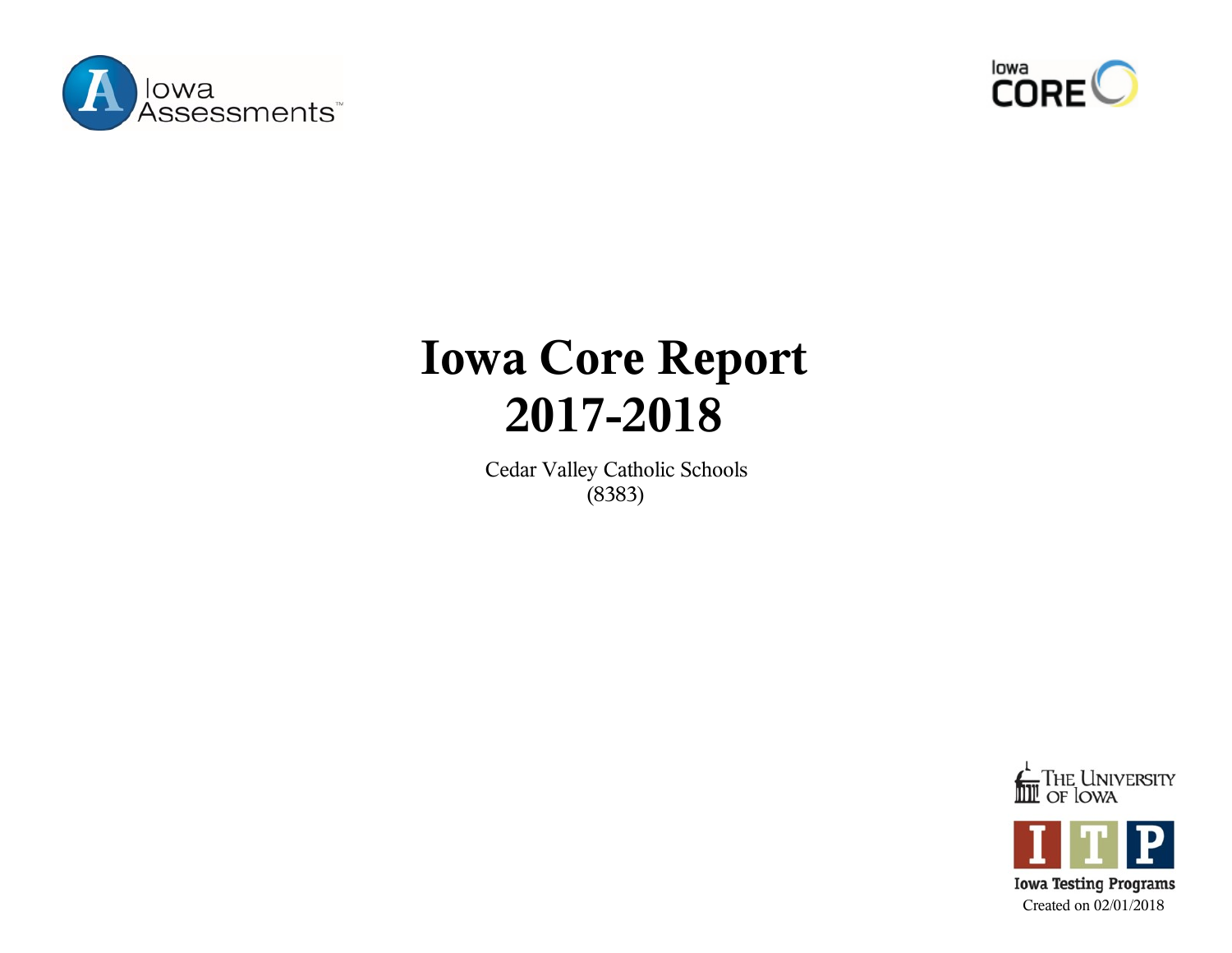# **Overview**

 This report summarizes student achievement information on the *Iowa Assessments* for grades in your district. To provide this report in a timely manner, only your district's results reflect performance during the 2017-2018 school year. AEA and state performances are for the previous year. As districts test throughout the year, time-of-year adjustments were made to allow for comparisons with the AEA and state averages.

- The **2017-2018 Snapshots** summarize the performance of your students across grades and compare your students with those in your AEA and the state.
- **Proficiency** results show the performance of grade groups and compares your students to the AEA and state.
- **Growth** results show change for grade cohorts in your district.
- **Iowa Core** results show how your students perform on major domains of the Iowa Core Standards in Reading and Mathematics.
- Check to make sure that you are viewing the most current report. Any data changes or additions may not be reflected. A final report will be created at the end of the school year that updates the AEA and state results.

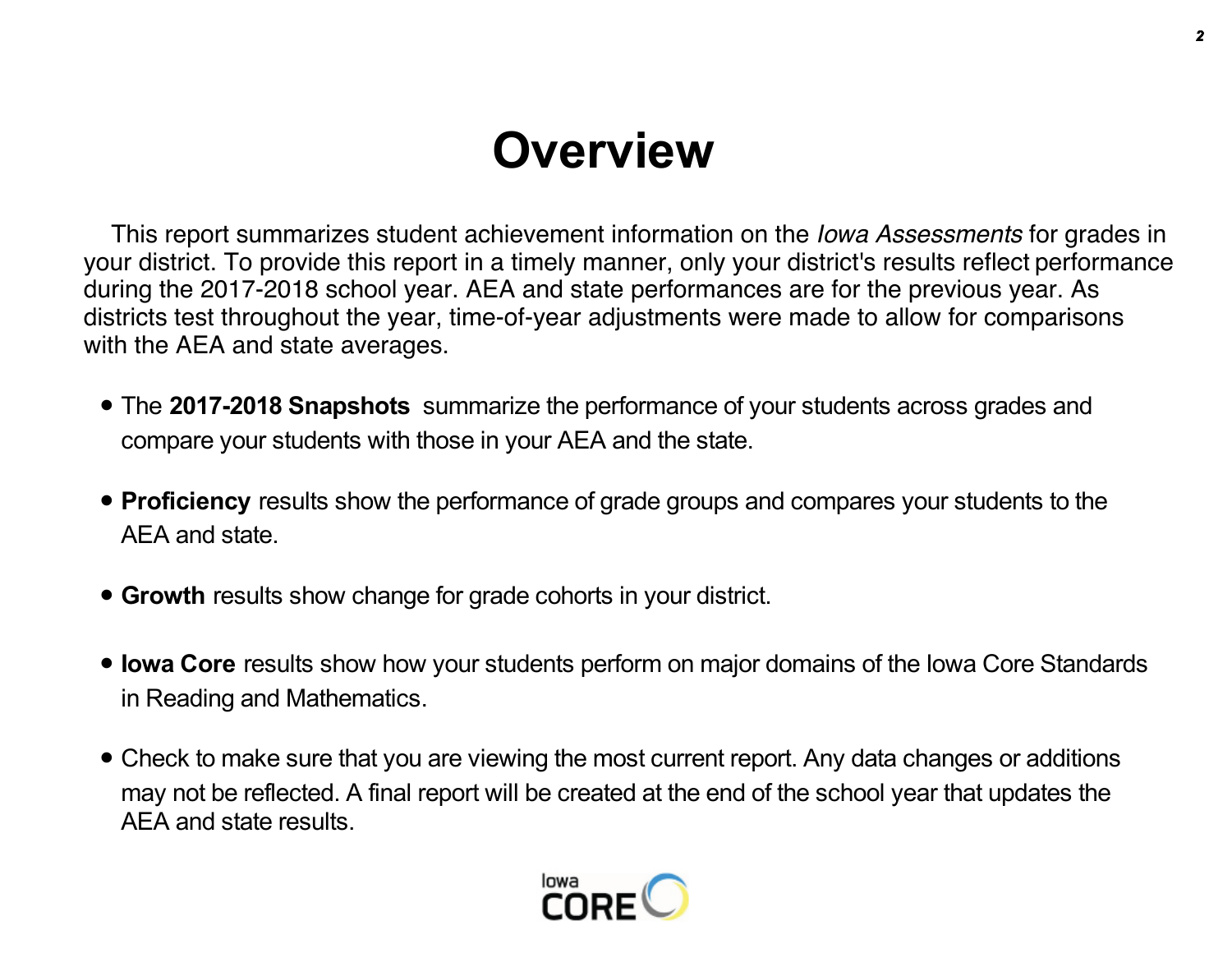**Figure 1 Reading Snapshot: Average NSS by Grade Cedar Valley Catholic Schools: 2017-2018**





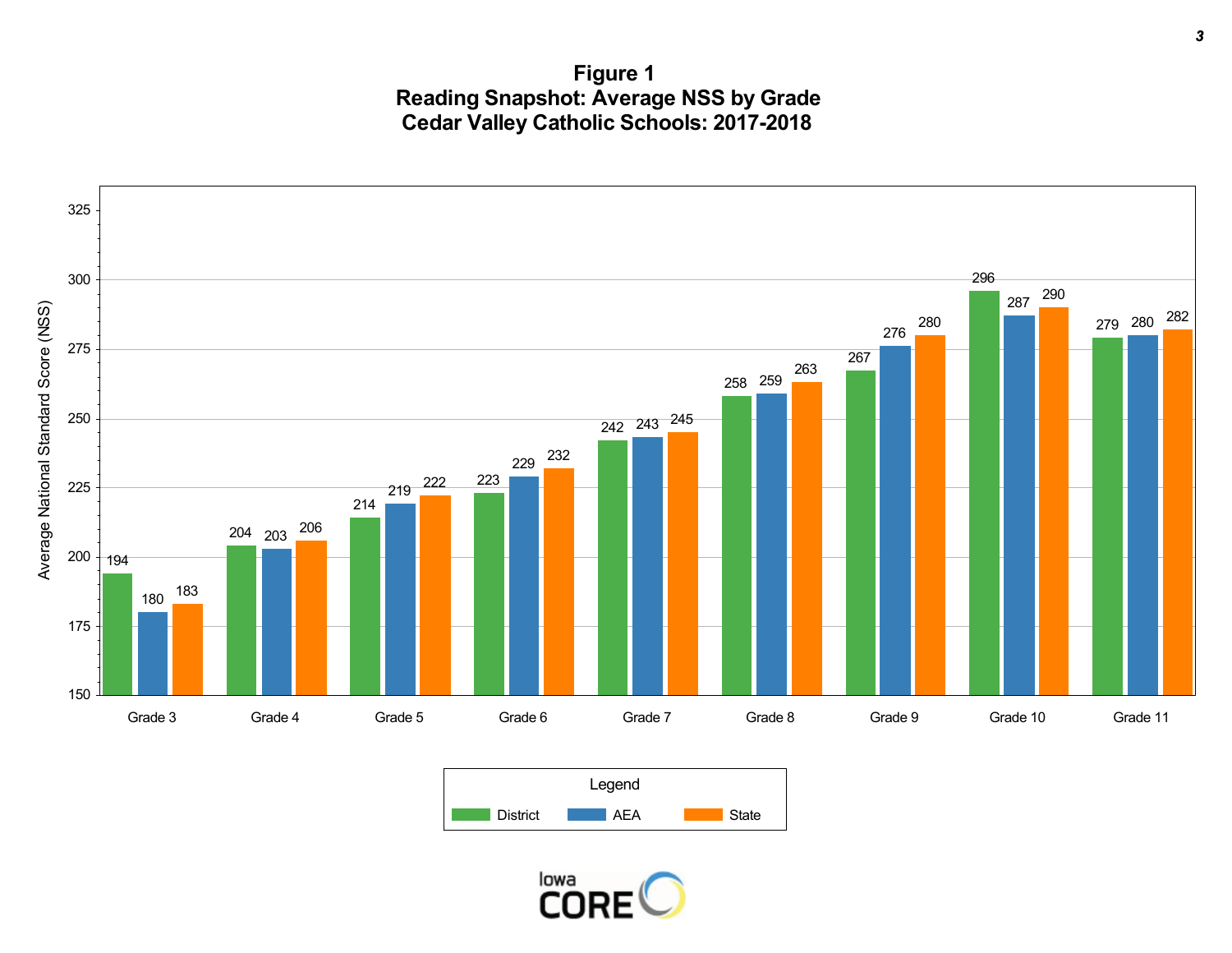**Figure 2 Reading: Percent Proficient by Grade Cedar Valley Catholic Schools: 2017-2018**





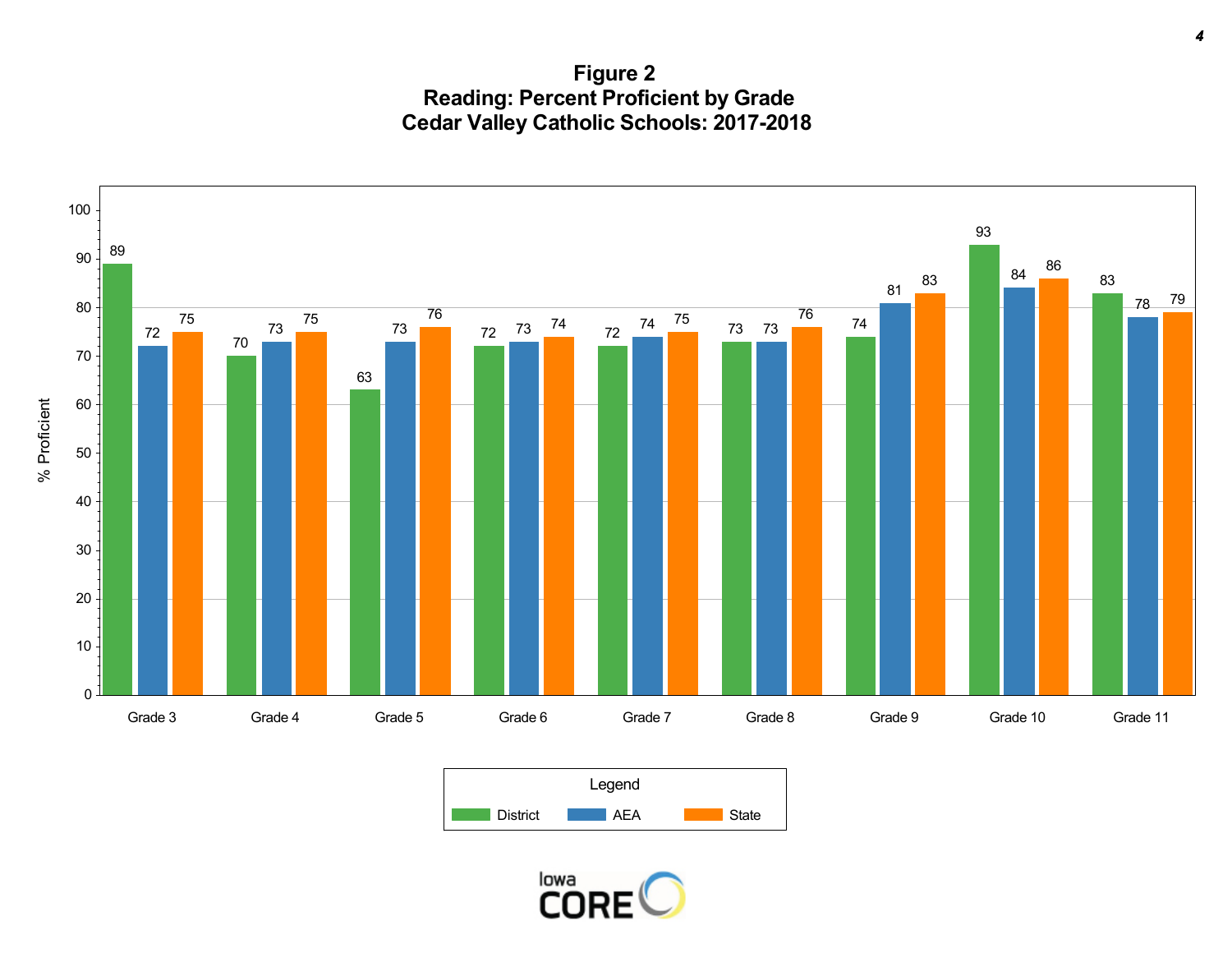**Figure 3 Mathematics Snapshot: Average NSS by Grade Cedar Valley Catholic Schools: 2017-2018**





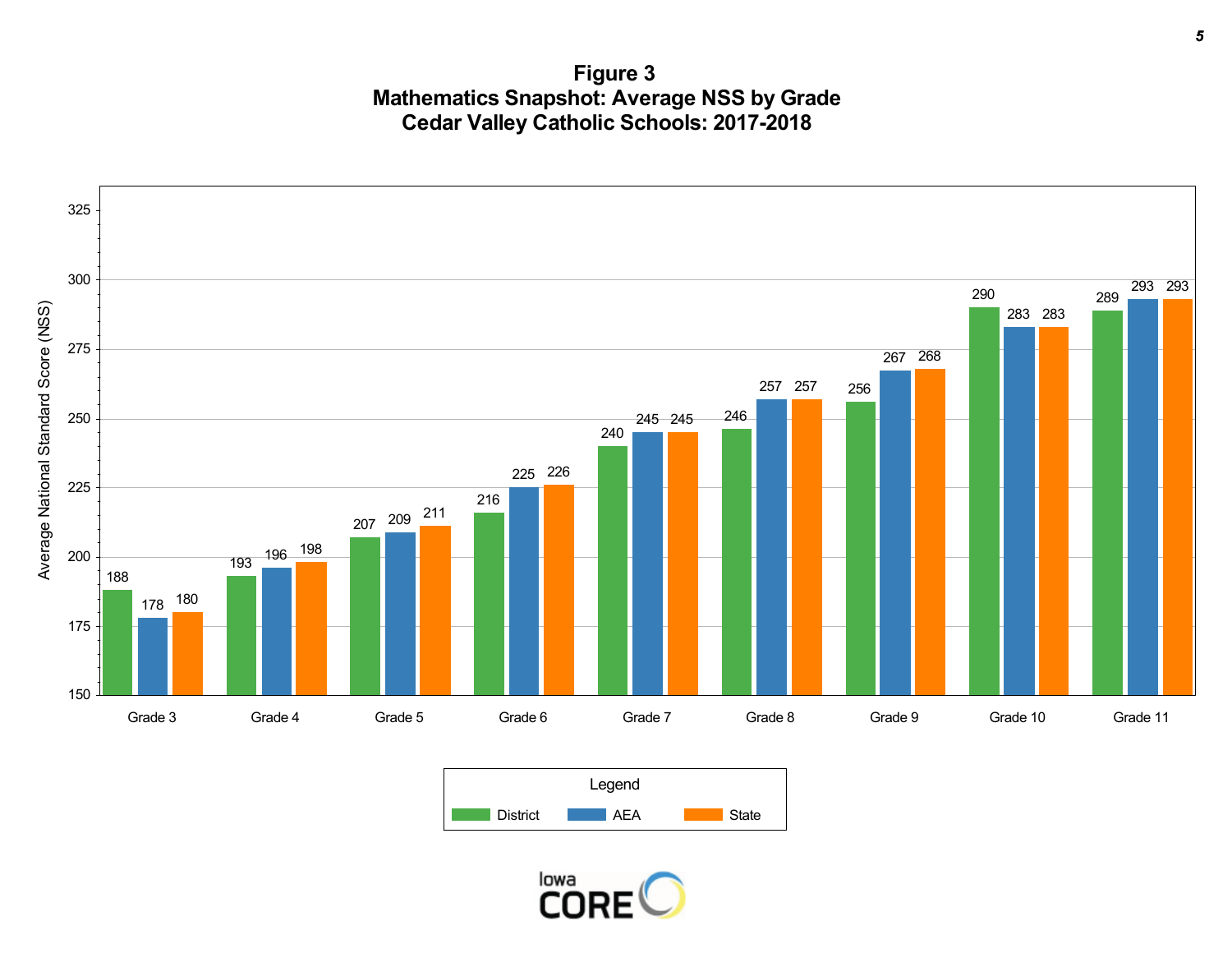**Figure 4 Mathematics: Percent Proficient by Grade Cedar Valley Catholic Schools: 2017-2018**





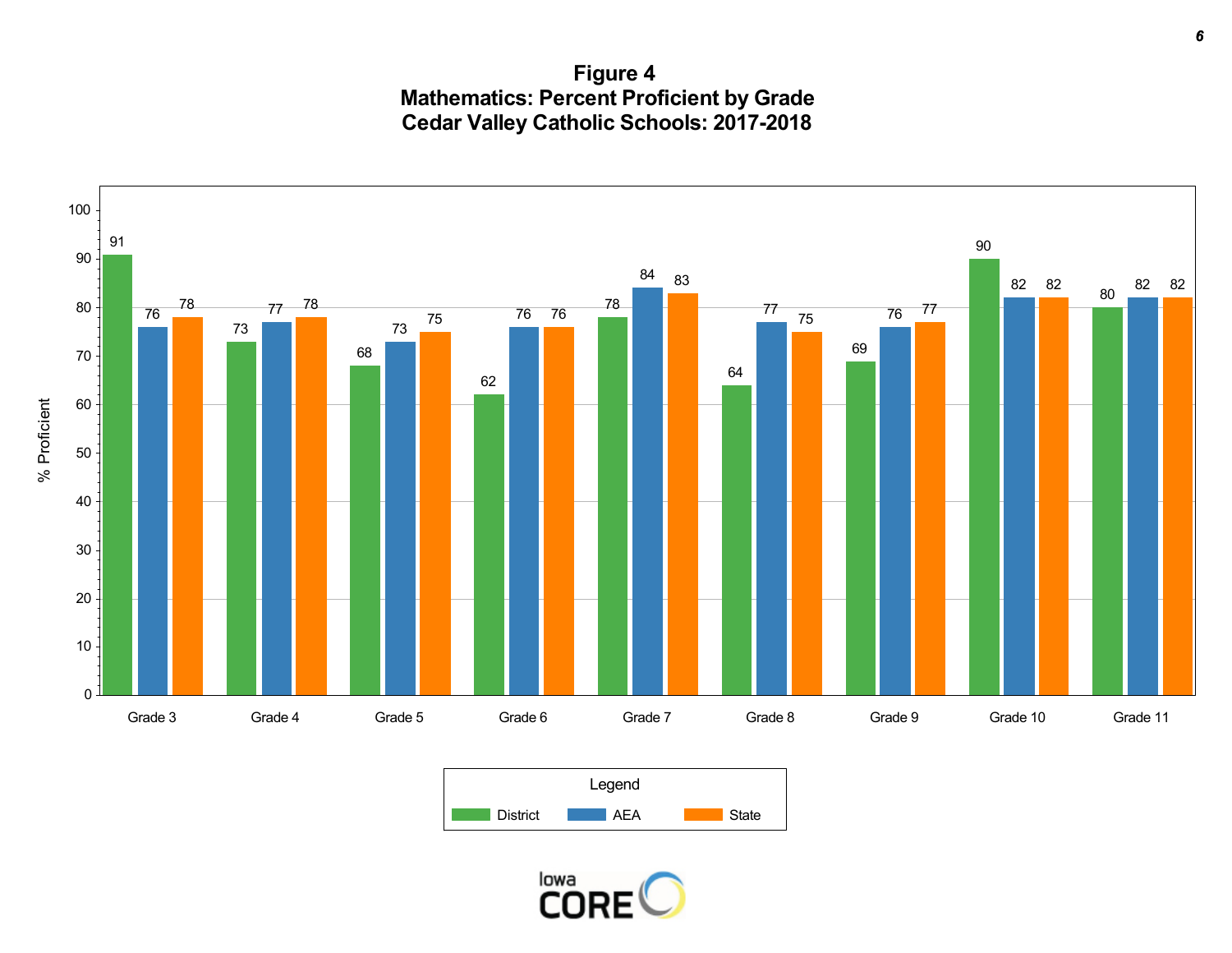**Figure 5 Science Snapshot: Average NSS by Grade Cedar Valley Catholic Schools: 2017-2018**





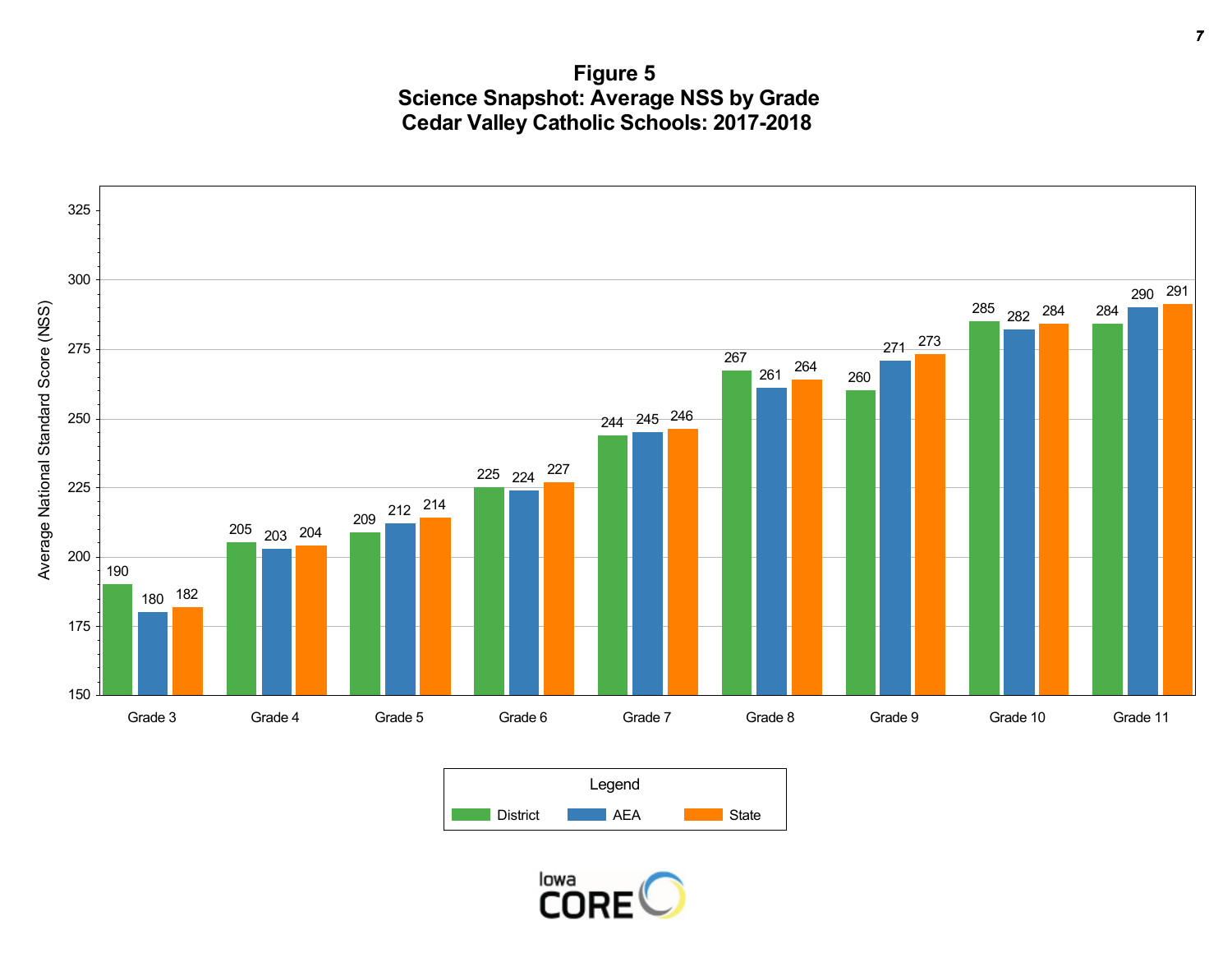**Figure 6 Science: Percent Proficient by Grade Cedar Valley Catholic Schools: 2017-2018**





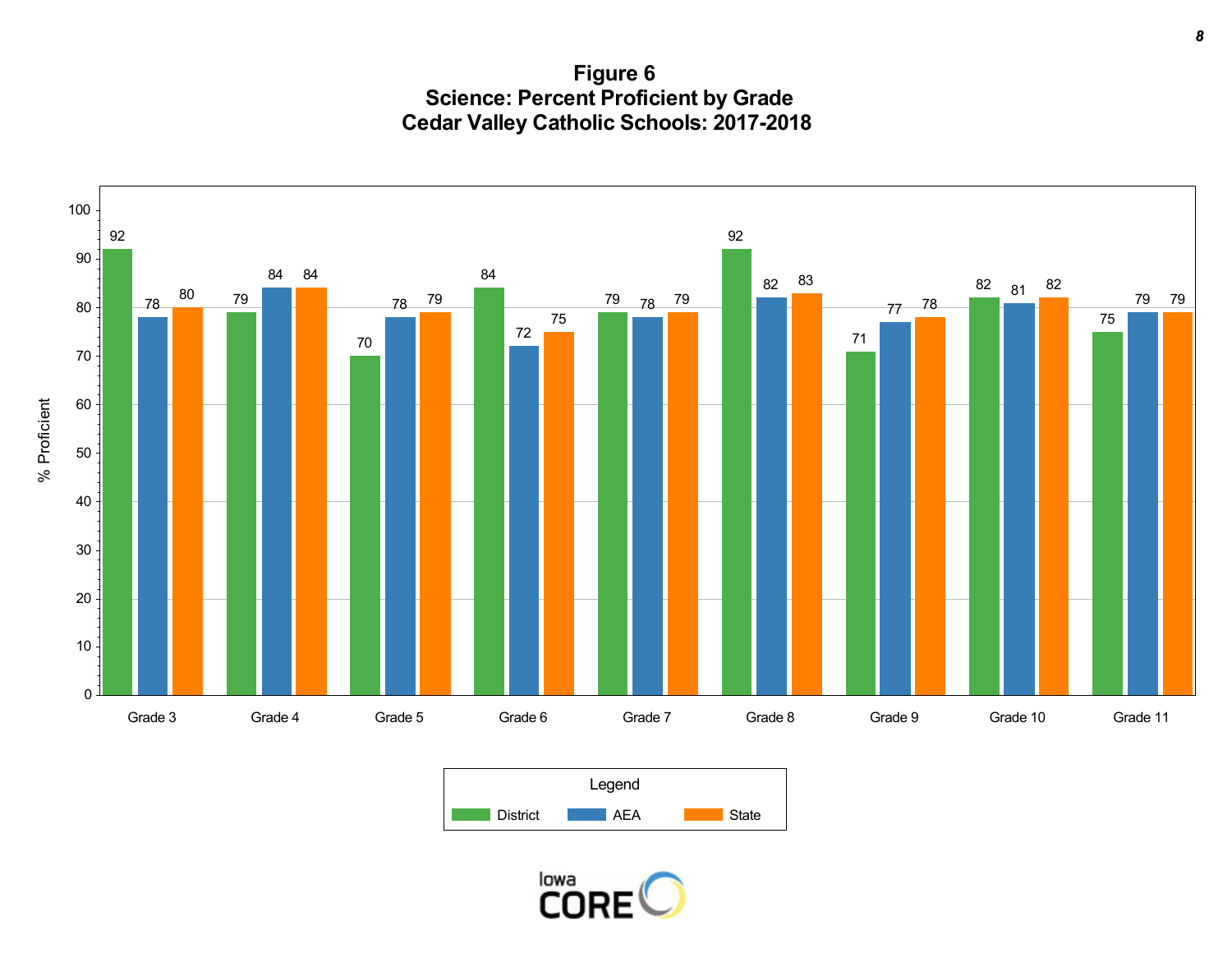**Figure 7 Cohort Growth in Reading for the 2016-2017 to 2017-2018 School Years**



The above graph depicts the growth of students in your district. Each line segment represents a different cohort. The dots indicate this year's average NSS for each grade. The line attached and the number above it show the amount of growth a particular cohort made over the past year. The dashed line indicates the level of achievement required for proficiency. Note that growth was not calculated using matched students.

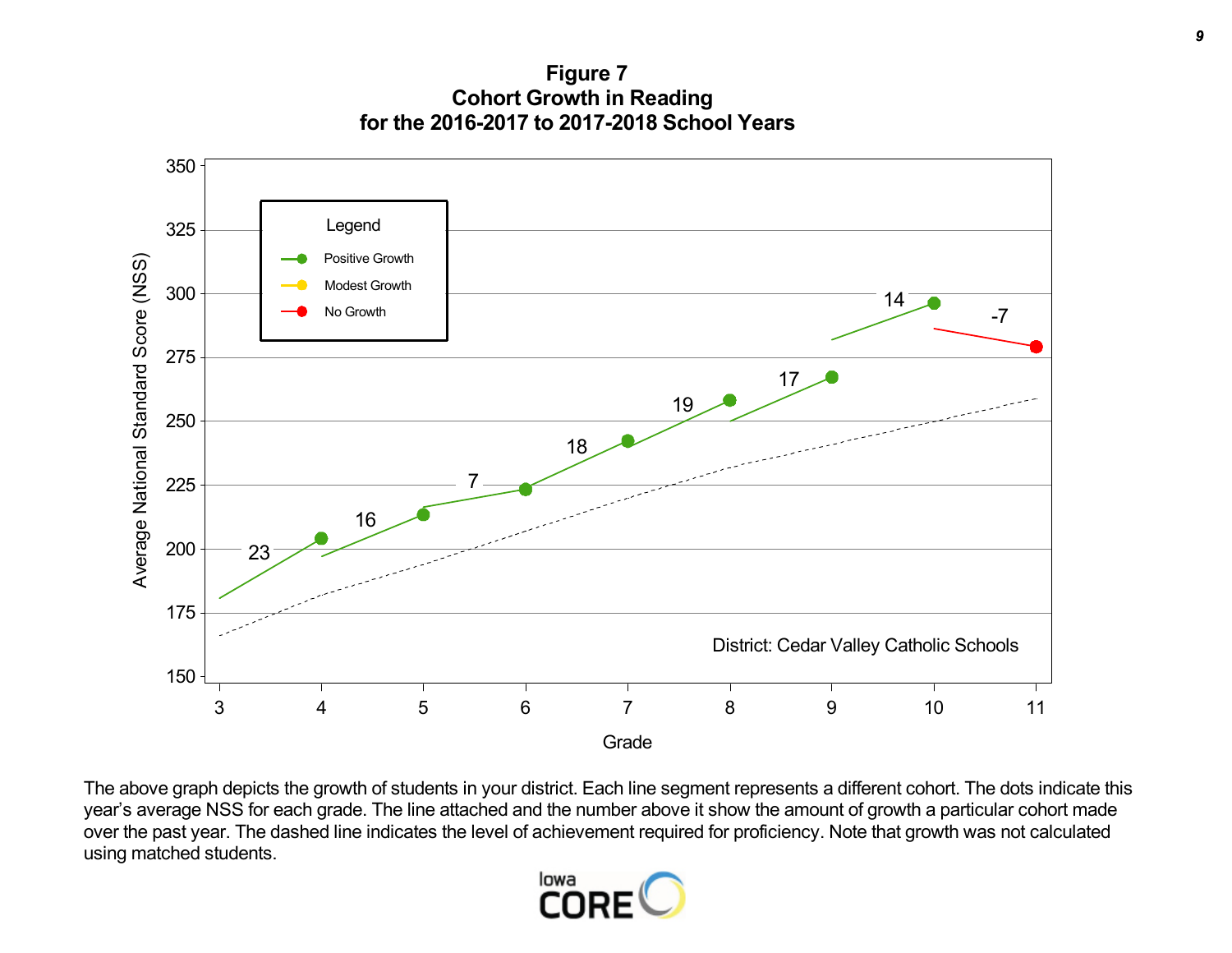**Figure 8 Cohort Growth in Mathematics for the 2016-2017 to 2017-2018 School Years**



The above graph depicts the growth of students in your district. Each line segment represents a different cohort. The dots indicate this year's average NSS for each grade. The line attached and the number above it show the amount of growth a particular cohort made over the past year. The dashed line indicates the level of achievement required for proficiency. Note that growth was not calculated using matched students.

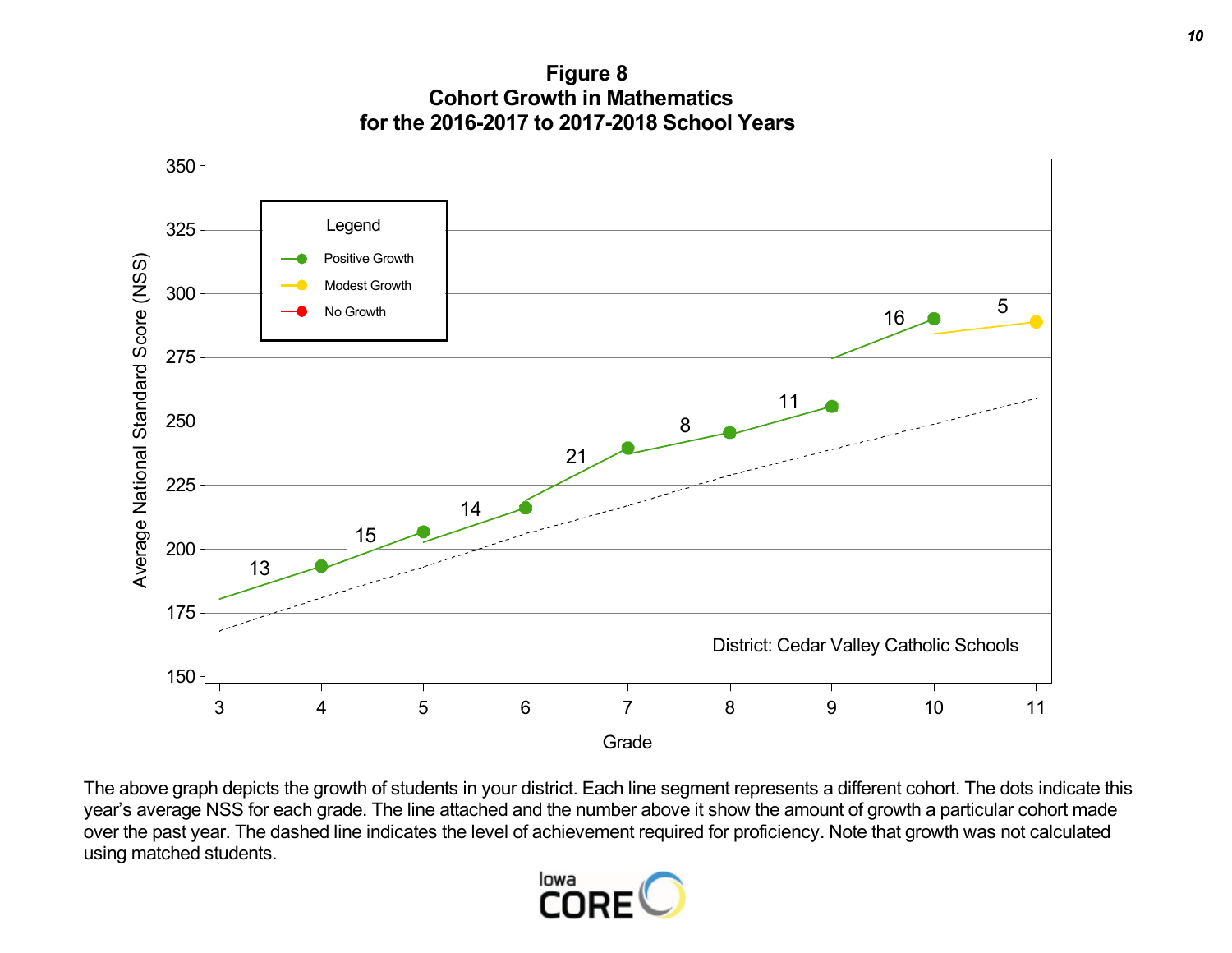#### **Table 1 Domain Performance in Reading on the Iowa Core: Grades 3-8 Cedar Valley Catholic Schools: 2017-2018**

| <b>lowa Core: Reading</b>        |                  |                 |                        |      |                                        |               |                 |                        |      |  |
|----------------------------------|------------------|-----------------|------------------------|------|----------------------------------------|---------------|-----------------|------------------------|------|--|
| Grade $3$ ( $n=53$ )             | Grade 4 $(n=63)$ |                 |                        |      |                                        |               |                 |                        |      |  |
|                                  | # of             |                 | <b>Percent Correct</b> |      |                                        | # of          |                 | <b>Percent Correct</b> |      |  |
| Domain                           | <b>Points</b>    | <b>District</b> | <b>AEA</b>             | lowa | <b>Domain</b>                          | <b>Points</b> | <b>District</b> | <b>AEA</b>             | lowa |  |
| Key Ideas & Details              | 28               | 73%             | 67%                    | 68%  | Key Ideas & Details                    | 26            | 64%             | 67%                    | 69%  |  |
| Craft & Structure                | 11               | 62%             | 59%                    | 61%  | Craft & Structure                      | 12            | 59%             | 65%                    | 66%  |  |
| Integration of Knowledge & Ideas | 02               | 75%             | 68%                    | 70%  | Integration of Knowledge & Ideas       | 04            | 57%             | 63%                    | 64%  |  |
| Total                            | 41               |                 |                        |      | Total                                  | 42            |                 |                        |      |  |
|                                  |                  |                 |                        |      |                                        |               |                 |                        |      |  |
|                                  | Grade $5$ (n=63) |                 |                        |      | <b>Grade 6</b> $(n=82)$                |               |                 |                        |      |  |
|                                  | # of             |                 | <b>Percent Correct</b> |      |                                        | # of          |                 | <b>Percent Correct</b> |      |  |
| Domain                           | <b>Points</b>    | <b>District</b> | <b>AEA</b>             | lowa | Domain                                 | <b>Points</b> | <b>District</b> | <b>AEA</b>             | lowa |  |
| Key Ideas & Details              | 24               | 59%             | 66%                    | 68%  | Key Ideas & Details                    | 25            | 62%             | 68%                    | 69%  |  |
| Craft & Structure                | 15               | 61%             | 67%                    | 69%  | Craft & Structure                      | 16            | 65%             | 69%                    | 69%  |  |
| Integration of Knowledge & Ideas | 04               | 57%             | 65%                    | 66%  | Integration of Knowledge & Ideas<br>03 |               | 44%             | 54%                    | 56%  |  |
| Total                            | 43               |                 |                        |      | Total                                  | 44            |                 |                        |      |  |
|                                  |                  |                 |                        |      |                                        |               |                 |                        |      |  |
| Grade $7$ ( $n=58$ )             |                  |                 |                        |      | Grade $8$ (n=75)                       |               |                 |                        |      |  |
|                                  | # of             |                 | <b>Percent Correct</b> |      | <b>Percent Correct</b><br># of         |               |                 |                        |      |  |
| Domain                           | <b>Points</b>    | <b>District</b> | <b>AEA</b>             | lowa | Domain                                 | <b>Points</b> | <b>District</b> | <b>AEA</b>             | lowa |  |
| Key Ideas & Details              | 27               | 64%             | 66%                    | 67%  | Key Ideas & Details                    | 27            | 66%             | 68%                    | 70%  |  |
| Craft & Structure                | 14               | 65%             | 67%                    | 67%  | Craft & Structure                      | 15            | 65%             | 67%                    | 68%  |  |
| Integration of Knowledge & Ideas | 04               | 53%             | 57%                    | 59%  | Integration of Knowledge & Ideas       | 04            | 67%             | 71%                    | 72%  |  |
| Total                            | 45               |                 |                        |      | Total                                  | 46            |                 |                        |      |  |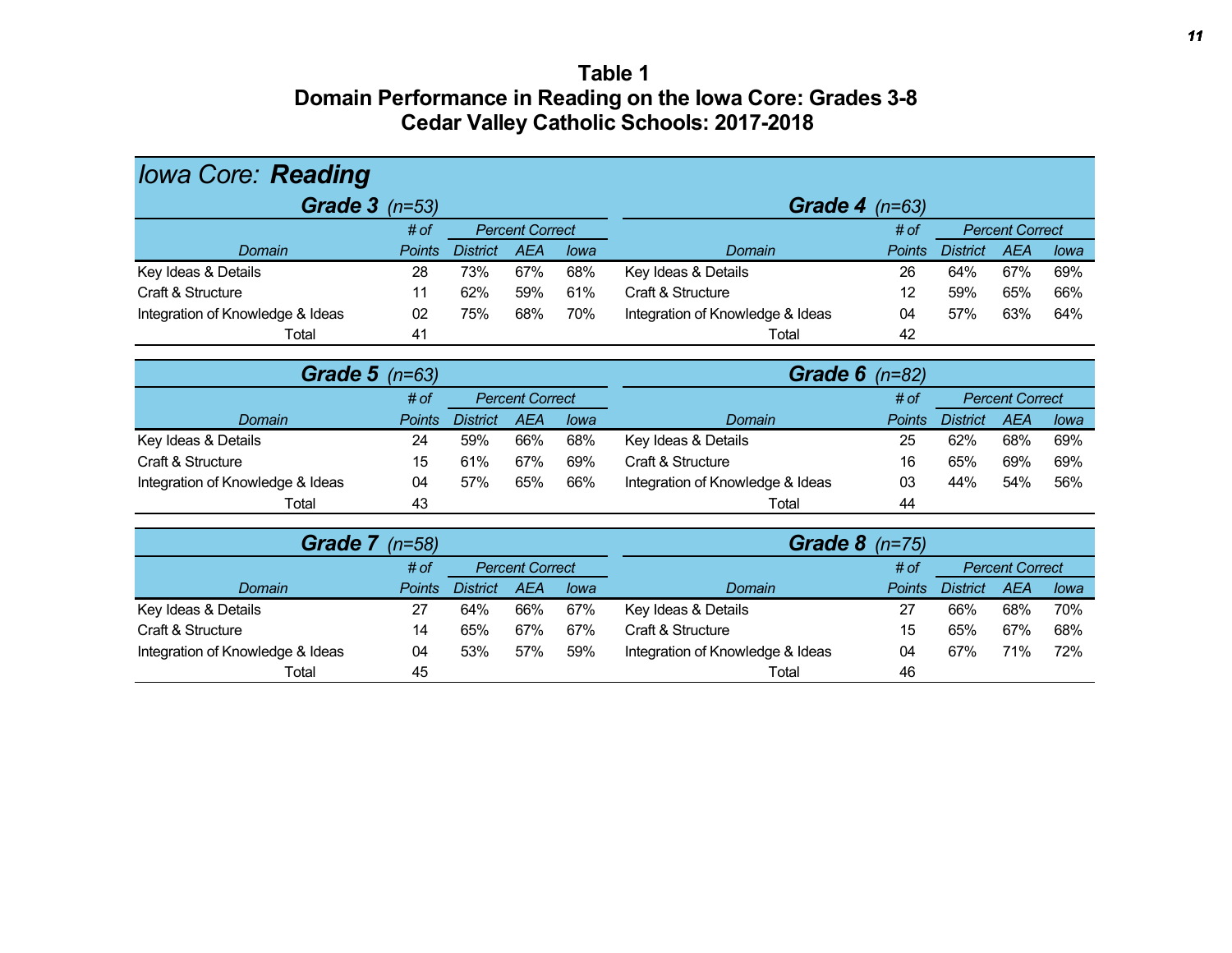#### **Table 2 Domain Performance in Reading on the Iowa Core: Grades 9-11 Cedar Valley Catholic Schools: 2017-2018**

| <b>lowa Core: Reading</b>        |               |                        |     |      |                                  |               |                 |                        |      |  |  |
|----------------------------------|---------------|------------------------|-----|------|----------------------------------|---------------|-----------------|------------------------|------|--|--|
| Grade $9$ ( $n=72$ )             |               |                        |     |      | <b>Grade 10</b> $(n=73)$         |               |                 |                        |      |  |  |
|                                  | # of          | <b>Percent Correct</b> |     |      |                                  | # of          |                 | <b>Percent Correct</b> |      |  |  |
| Domain                           | <b>Points</b> | <b>District</b>        | AEA | lowa | Domain                           | <b>Points</b> | <b>District</b> | AEA                    | lowa |  |  |
| Key Ideas & Details              | 21            | 58%                    | 65% | 67%  | Key Ideas & Details              | 23            | 67%             | 62%                    | 64%  |  |  |
| Craft & Structure                | 16            | 57%                    | 65% | 66%  | Craft & Structure                | 13            | 69%             | 69%                    | 70%  |  |  |
| Integration of Knowledge & Ideas | 03            | 55%                    | 62% | 64%  | Integration of Knowledge & Ideas | 04            | 73%             | 69%                    | 70%  |  |  |
| Total                            | 40            |                        |     |      | Total                            | 40            |                 |                        |      |  |  |

| <b>Grade 11</b> (n=84)           |               |                        |     |      |  |  |  |  |  |  |
|----------------------------------|---------------|------------------------|-----|------|--|--|--|--|--|--|
|                                  | # of          | <b>Percent Correct</b> |     |      |  |  |  |  |  |  |
| Domain                           | <b>Points</b> | <b>District</b>        | AFA | lowa |  |  |  |  |  |  |
| Key Ideas & Details              | 24            | 58%                    | 61% | 62%  |  |  |  |  |  |  |
| Craft & Structure                | 12            | 65%                    | 67% | 68%  |  |  |  |  |  |  |
| Integration of Knowledge & Ideas | 04            | 57%                    | 56% | 58%  |  |  |  |  |  |  |
| Total                            | 40            |                        |     |      |  |  |  |  |  |  |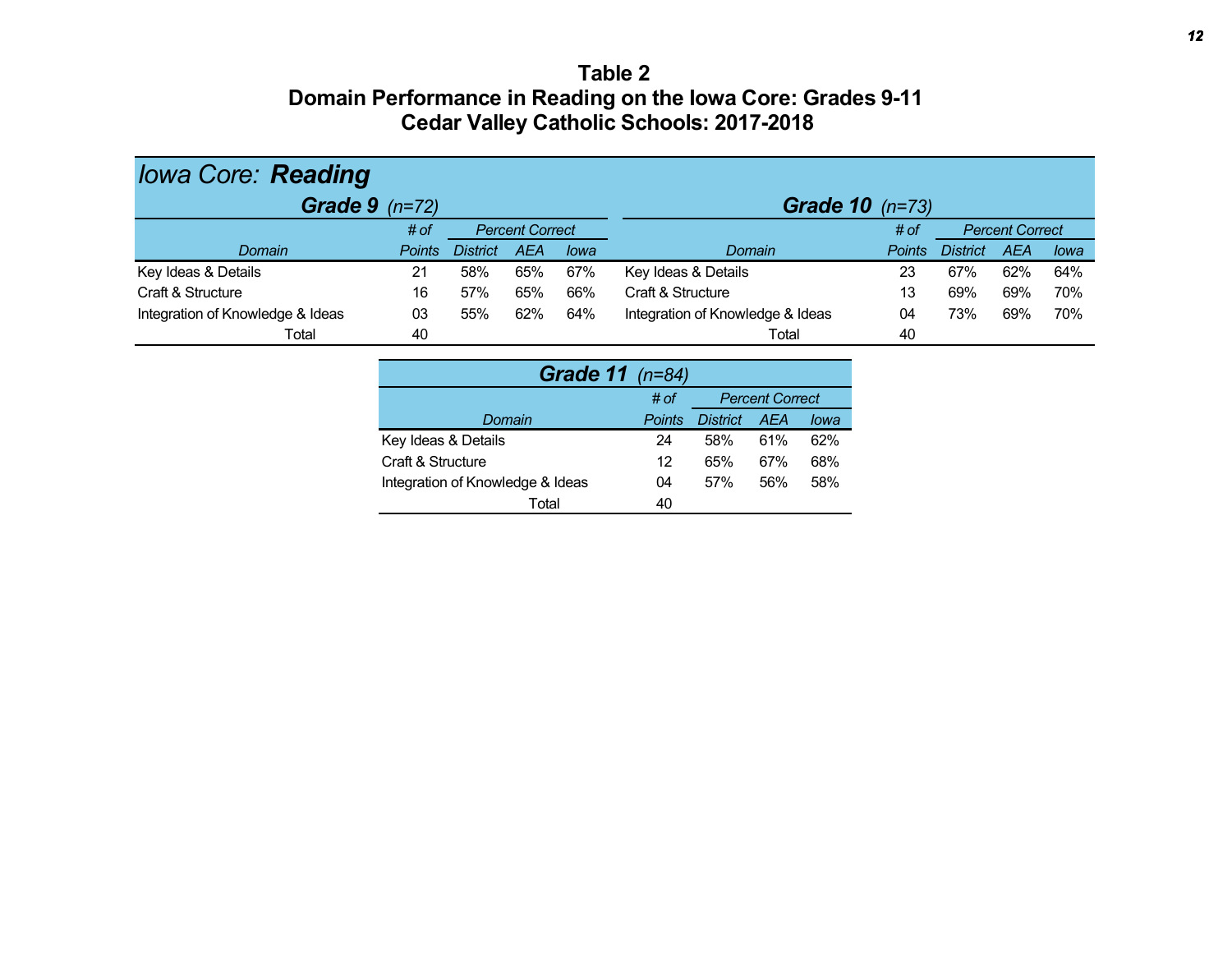### **Table 3 Domain Performance in Mathematics on the Iowa Core: Grades 3-8 Cedar Valley Catholic Schools: 2017-2018**

| <b>Iowa Core: Mathematics</b>       |                  |                        |                        |      |                                                         |               |                        |                        |      |
|-------------------------------------|------------------|------------------------|------------------------|------|---------------------------------------------------------|---------------|------------------------|------------------------|------|
| Grade $3$ (n=53)                    | Grade $4$ (n=63) |                        |                        |      |                                                         |               |                        |                        |      |
|                                     | # of             | <b>Percent Correct</b> |                        |      |                                                         | # of          | <b>Percent Correct</b> |                        |      |
| Domain                              | Points           | <b>District</b>        | <b>AEA</b>             | lowa | Domain                                                  | <b>Points</b> | <b>District</b>        | <b>AEA</b>             | lowa |
| Operations & Algebraic Thinking     | 14               | 66%                    | 66%                    | 67%  | Operations & Algebraic Thinking                         | 17            | 59%                    | 68%                    | 69%  |
| Number & Operations in Base 10      | 06               | 71%                    | 61%                    | 62%  | Number & Operations in Base 10                          | 08            | 57%                    | 64%                    | 65%  |
| Number & Operations - Fractions     | 02               | 59%                    | 70%                    | 72%  | Number & Operations - Fractions                         | 02            | 51%                    | 62%                    | 64%  |
| Measurement & Data                  | 22               | 69%                    | 67%                    | 68%  | Measurement & Data                                      | 22            | 66%                    | 69%                    | 69%  |
| Geometry                            | 06               | 54%                    | 61%                    | 60%  | Geometry                                                | 06            | 40%                    | 55%                    | 55%  |
| Total                               | 50               |                        |                        |      | Total                                                   | 55            |                        |                        |      |
| <b>Grade 5</b> (n=63)               |                  |                        |                        |      | Grade $6$ (n=82)                                        |               |                        |                        |      |
|                                     | # of             |                        | <b>Percent Correct</b> |      |                                                         | # of          |                        | <b>Percent Correct</b> |      |
| Domain                              | <b>Points</b>    | <b>District</b>        | <b>AEA</b>             | lowa | Domain                                                  | <b>Points</b> | <b>District</b>        | <b>AEA</b>             | lowa |
| Operations & Algebraic Thinking     | 15               | 59%                    | 65%                    | 66%  | Ratios & Proportional Relationships                     | 05            | 48%                    | 51%                    | 51%  |
| Number & Operations in Base 10      | 11               | 54%                    | 60%                    | 61%  | The Number System                                       | 19            | 49%                    | 62%                    | 62%  |
| Number & Operations - Fractions     | 02               | 52%                    | 53%                    | 56%  | <b>Expressions &amp; Equations</b>                      | 09            | 53%                    | 65%                    | 65%  |
| Measurement & Data                  | 23               | 61%                    | 68%                    | 68%  | Geometry                                                | 14            | 50%                    | 59%                    | 58%  |
| Geometry                            | 09               | 49%                    | 56%                    | 56%  | <b>Statistics &amp; Probability</b>                     | 09            | 50%                    | 61%                    | 61%  |
|                                     |                  |                        |                        |      | Mathematical Practices, Measurement                     | 09            | 66%                    | 70%                    | 70%  |
| Total                               | 60               |                        |                        |      | 65<br>Total                                             |               |                        |                        |      |
| <b>Grade 7</b> (n=58)               |                  |                        |                        |      | Grade 8                                                 | $(n=75)$      |                        |                        |      |
|                                     | # of             |                        | <b>Percent Correct</b> |      |                                                         | # of          |                        | <b>Percent Correct</b> |      |
| Domain                              | <b>Points</b>    | <b>District</b>        | <b>AEA</b>             | lowa | Domain                                                  | <b>Points</b> | <b>District</b>        | <b>AEA</b>             | lowa |
| Ratios & Proportional Relationships | 09               | 60%                    | 64%                    | 64%  | The Number System                                       | 16            | 55%                    | 62%                    | 62%  |
| The Number System                   | 17               | 59%                    | 64%                    | 64%  | <b>Expressions &amp; Equations</b>                      | 20            | 51%                    | 64%                    | 64%  |
| <b>Expressions &amp; Equations</b>  | 10               | 53%                    | 64%                    | 64%  | Functions<br>02<br>36%<br>50%                           |               | 50%                    |                        |      |
| Geometry                            | 15               | 46%                    | 54%                    | 53%  | Geometry                                                | 17            | 46%                    | 52%                    | 52%  |
| <b>Statistics &amp; Probability</b> | 10               | 40%                    | 52%                    | 50%  | <b>Statistics &amp; Probability</b>                     | 12            | 57%                    | 64%                    | 63%  |
| Mathematical Practices, Measurement | 09               | 68%                    | 71%                    | 70%  | 55%<br>Mathematical Practices, Measurement<br>08<br>50% |               |                        | 56%                    |      |
| Total                               | 70               |                        |                        |      | Total                                                   | 75            |                        |                        |      |